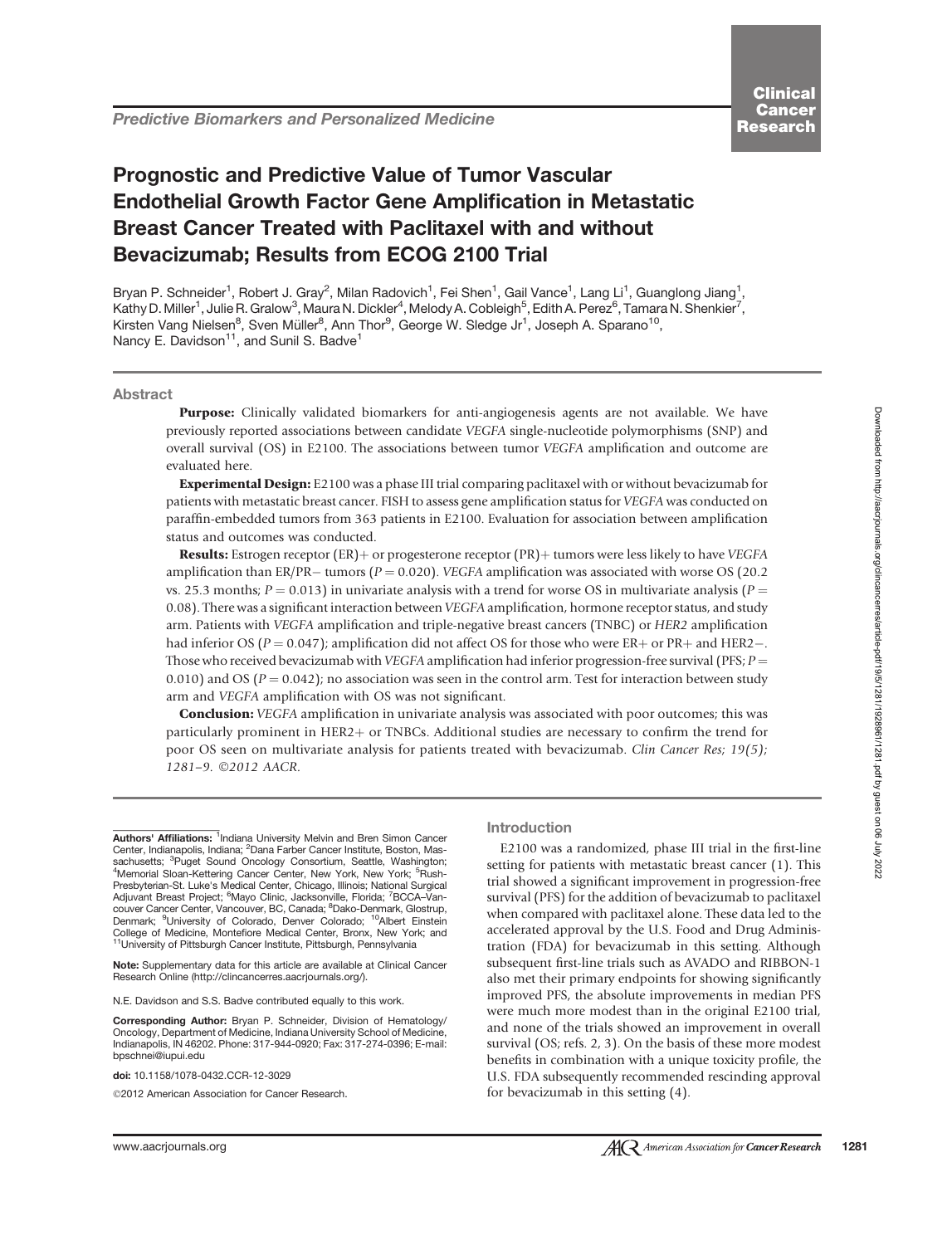### Translational Relevance

The use of bevacizumab for breast cancer has been a highly controversial topic. This agent, based on nonspecific implementation in the clinical trial E2100, received accelerated approval by the U.S. Food and Drug Administration (FDA). On the basis of the less impressive improvements in progression-free survival in subsequent trials (AVADO and RIBBON-I) and the lack of overall survival in all trials coupled with a unique toxicity profile, the approval was rescinded. Interestingly, despite the same data, the European Union has maintained approval. Despite the controversy, most would agree that identification of a successful biomarker for bevacizumab to establish which subgroup might obtain the greatest benefit would be of highest importance. Prior studies in breast cancer have shown that amplification of the therapeutics' target gene can serve as an excellent predictive marker (i.e., HER2 and trastuzumab). In this study, we set out to evaluate the role of VEGFA amplification as a biomarker for bevacizumab in E2100.

One major drawback for the clinical use of bevacizumab (as well as other anti-angiogenic therapies) is the lack of a validated biomarker to predict which patients might be expected to gain the most benefit (5, 6). Our group previously reported single-nucleotide polymorphisms (SNP) that predicted a genetic subgroup that derived substantial benefit in OS for those who received bevacizumab in E2100 (7). These SNPs have been tested in other settings and have been validated in some but not all studies (8–10). Somatic aberrancy also has great potential to serve as a prognostic or predictive marker (11). Gene amplification and deletion are common aberrancies and are the basis for one of the most successful predictive and prognostic biomarkers to date for breast cancer (i.e., HER2 amplification; ref. 12). Those with HER2-amplified tumors gain substantial benefit from therapies that target the HER2 protein, including trastuzumab (13–16), lapatinib (17), pertuzumab (18), and T-DM1 (19). In this correlative study of E2100, we evaluate the ability for tumor amplification of the target gene of bevacizumab, VEGFA, to predict outcome.

#### Patients and Methods

#### Samples

In the E2100 parent trial, there were 671 eligible patients with 641 disease progression events and 544 deaths as of May 1, 2009 (1). Patients were randomized to paclitaxel with bevacizumab (arm A) or paclitaxel alone (arm B). The results from the parent trial have previously been reported. Paraffin-embedded tumor blocks were available from 367 for assessment of VEGFA amplification by FISH. In all cases, these blocks were derived from the patient's primary tumor. Median follow-up for surviving patients was 59 months at the time of this analysis. All specimens were provided to the investigators of this trial in a de-identified manner. For VEGFA FISH, 178 samples were available from arm A and 189 from arm B. This retrospective correlative trial was approved by the Institutional Review Board at Indiana University (Indianapolis, IN) and The North American Breast Cancer Group Correlative Sciences Committee.

#### VEGFA FISH

A VEGFA/centromere enumerization-6 (CEN-6) probe set was previously created and validated (20). The validation included a test of the DNA clones by restriction enzyme fragment measurements. The final product contained a bacterial artificial chromosome (BAC) probe, RP11-710- L16, covering 183 kb including the VEGFA gene and flanking regions with a start position of 43,633,251 and an end position of 43,817,196 according to UCSC Genome Browser on Human Feb. 2009 (GRCh37/hg19) Assembly. Upstream the probe overlaps the entire MRPS18 gene (human mitochondrial ribosomal protein S18-2) and 20% of the RSPH9 gene; downstream there is overlap with approximately 67% of the AK097853 gene. The CEN-6 probe was labeled with fluorescein isothiocyanate (FITC) labeled peptide nucleic acid (PNA) oligonucleotides and the VEGFA probe labeled with Texas Red. Both the VEGFA and CEN-6 probes were tested on metaphase spreads to localize the signals to chromosome 6 and exclude crosshybridization to other chromosomes. The concentrations of Texas Red VEGFA and FITC CEN-6 were fine-tuned to give well-balanced red and green signals when hybridized on human breast cancer tissue.

A tissue microarray with 93 human primary breast tumor core specimens was then evaluated by FISH for the presence of VEGFA gene amplification and deletion on formalinfixed, paraffin-embedded tumors using a protocol similar to the manufacturer's protocol for TOP2A FISH pharmDx Kit (21). Results were interpreted using a fluorescence microscope equipped with appropriate filters for the fluorophors. Cancer cells were located and then scored for total number of VEGFA/CEN-6 signals. A ratio was calculated from the average number of signals for each probe. Normal cells in the analyzed tissue section served as an internal positive control of pretreatment and hybridization efficiency. On the basis of this validation array, a ratio <0.8 was considered deleted; a ratio  $\geq 1.5$  but <2 was considered borderlineamplified; and a ratio  $> 2$  was considered amplified.

All samples were scored by an experienced technologist using the TOP2A FISH scoring guidelines (21). The signals were preferably scored in 3 distinct tumor areas and totaled. The signals were scored in nonoverlapping nuclei where bright and point-shaped signals of balanced size could be identified. Nuclei were scored until 60 red VEGFA signals were reached and then the green signals were scored in the same nuclei (22). A minimum of 6 nuclei were scored and a total of 60 nuclei were scored in samples at or near the cutoff (1.80–2.20 for amplification and 0.70–0.90 for deletion) or near the 1.5 ratio for borderline amplification. Reproducibility was tested in 17 samples with interobserver concordance 88.2%; these were re-scored by a second evaluator who counted nuclei from 3 more tumor areas until 60 red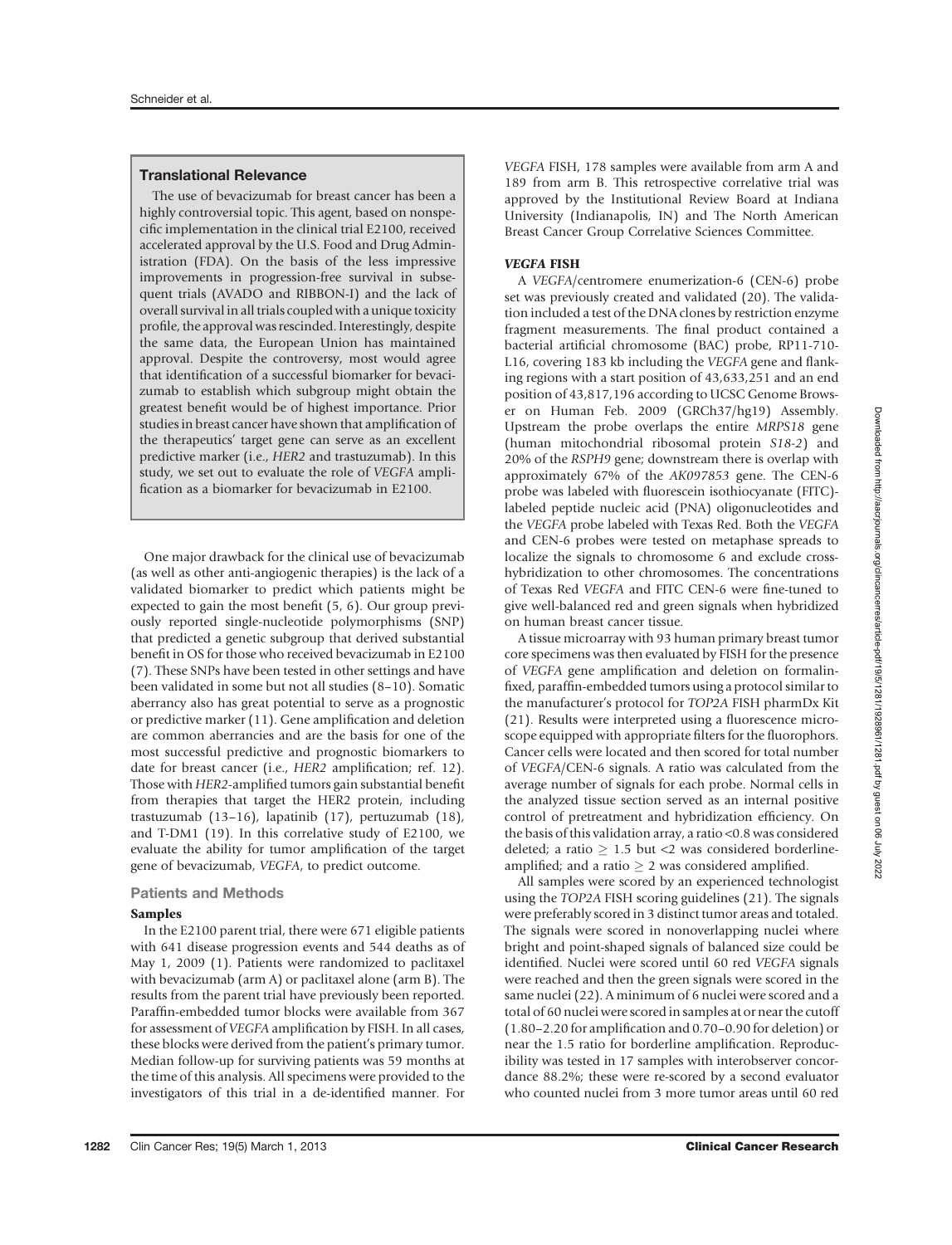signals were reached. The final ratio for each specimen was based on all scoring.

# Statistical design

Comparison of VEGFA amplification with PFS and OS. To optimize power, we combined those patients who had a tumor that was amplified and borderline-amplified (this group will be referred to as amp/BA). Those with amp/BA status were compared with all other groups (normal  $+$ deleted). We evaluated the PFS and OS for those with amp/BA status compared with those who did not in univariate analysis. Univariate analysis was conducted using log-rank test. We also conducted multivariate analysis with Cox proportional hazard model using significant covariates from backward elimination stepwise regression. VEGFA amplification tests were formally evaluated using Kaplan– Meier curves. These were also conducted on subgroups based on estrogen receptor/progesterone receptor (ER/PR) status and arm of study. A formal test for interaction between arm of study and amplification status was also conducted using the Cox regression model. Cox regression analyses and Kaplan–Meier curves were conducted in R.  $P < 5\%$  was considered statistically significant.

#### **Results**

### Performance and frequency of VEGFA gene amplification in E2100

Of the 367 cases available for assessment of amplification for VEGFA by FISH, 324 had successful hybridization (success rate: 88.3%). Twenty-one cases showed VEGFA amplification, 31 had borderline amplification, 251 were VEGFA normal, and 21 had deletion; (Table 1). The characteristics and outcome of the subgroup of patients studied in this subgroup fared similarly to the parent trial (Supplementary Tables S1 and S2).

# VEGFA amplification by arm of E2100 and by ER/PR and HER2 status

VEGFA amplification status is summarized in Table 1. A total of 52 patients (16%) had amp/BA status. Amp/BA status was well-balanced across arms in E2100 comprising 15.3% and 16.8% in arms A and B, respectively. There was less amplification in those who had ER- and/or PR-positive

tumors (12.4%,  $n = 26$  of 210) than in those who were ER/ PR-negative (23.0%,  $n = 23$  of 100;  $P = 0.020$  by Fisher exact test). E2100 was predominately designed for HER2-negative patients, and thus only 6 patients in this correlative study had HER2 amplification; however 50.0% ( $n = 3$  of 6) of these patients showed VEGFA amp/BA.

#### Association of VEGFA amplification with efficacy

On univariate analysis in the entire study population including both treatment arms, patients with tumor VEGFA amp/BA had significantly worse median PFS (7.8 vs. 8.3 months;  $P = 0.040$ ) and median OS (20.2 vs. 25.3 months;  $P = 0.013$ ) than those whose tumors did not exhibit amplification (Fig. 1). Multivariate analysis was conducted and included covariates that significantly impacted PFS (arm of study, ER/PR status, use of hormonal therapy) and OS (ER/PR status and use of hormonal therapy). On multivariate analysis, amp/BA status had no statistically significant impact on PFS ( $P = 0.178$ ) or OS ( $P = 0.08$ ). Because hormonal sensitivity and the arm of study nullified the significant results seen on univariate analysis, further evaluation was conducted to see whether there was an interaction between arm of study, ER/PR status, and amplification status.

In addition to having a lower likelihood of having VEGFA amp/BA, those with ER- or PR-positive tumors did not experience inferior outcome (PFS;  $P = 0.418$  and OS; P  $= 0.321$ ) whether amplified or not (Fig. 2). Patients with HER2-positive tumors were not analyzed separately for association with outcome due to insufficient numbers but were combined with those with triple-negative breast cancers (TNBC) as prior data have shown higher expression of VEGFA in both subtypes than in those who have hormone receptor–positive tumors. When combining the subtypes that displayed a higher frequency of VEGFA amp/BA (HER2-positive and triple-negative populations), those with amp/BA had a trend for inferior PFS with the curves separating late ( $P = 0.092$ ) and a statistically significantly inferior OS ( $P = 0.047$ ; Fig. 2). The improvement in OS was no longer statistically significant when excluding those patients with HER2+ tumors ( $P = 0.143$ ).

When considering treatment arm, patients in arm A (bevacizumab and paclitaxel) of E2100 had a statistically

|  |  |  |  |  |  |  |  | Table 1. Amplification by arm of trial and ER/PR/HER2 status |  |
|--|--|--|--|--|--|--|--|--------------------------------------------------------------|--|
|--|--|--|--|--|--|--|--|--------------------------------------------------------------|--|

|                      | n   | $Amplified + borderline-$<br>amplified, $n$ (%) | Amplified<br>(ratio $>$ 2) | Borderline-amplified<br>(ratio $> 1.5$ but $< 2$ ) | Normal | <b>Deleted</b><br>(ratio $< 0.8$ ) |
|----------------------|-----|-------------------------------------------------|----------------------------|----------------------------------------------------|--------|------------------------------------|
| All patients         | 324 | 52(16.0)                                        | 21                         | 31                                                 | 251    | 21                                 |
| Arm A                | 157 | 24 (15.3)                                       | 6                          | 18                                                 | 120    | 13                                 |
| Arm B                | 167 | 28(16.8)                                        | 15                         | 13                                                 | 131    | 8                                  |
| $ER+$ or $PR+/HER2-$ | 210 | 26(12.4)                                        | 6                          | 20                                                 | 172    | 12                                 |
| <b>TNBC</b>          | 100 | 23(23.0)                                        | 13                         | 10                                                 | 69     | 8                                  |
| $HER2+$              | 6   | 3(50.0)                                         | 2                          |                                                    | っ      |                                    |

NOTE: Ratio = VEGFA/CEN-6 signal ratio; arm A = paclitaxel with bevacizumab; arm B = paclitaxel alone; TNBC = triple negative breast cancer.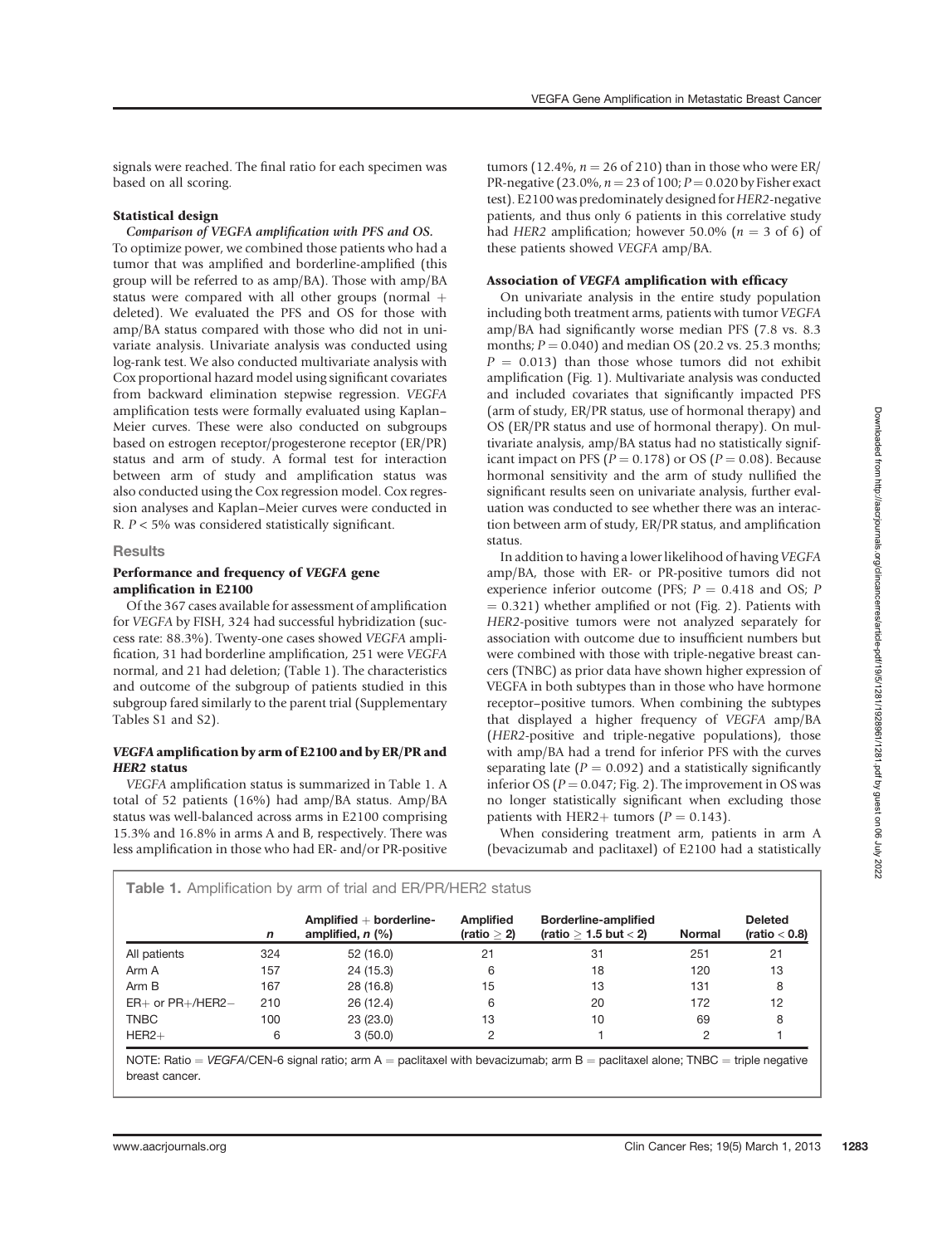

Figure 1. PFS (left) and OS (right) for all patients comparing those with VEGFA amplification/borderline amplification versus those without.

significant inferior median PFS for those with amp/BA status (10.5 months) compared with those who do not (11.3 months;  $P = 0.010$ ; Fig. 3). These patients also had inferior median OS for those with amp/BA status (21.0 months) than those without (25.6 months;  $P = 0.042$ ). Those in arm B (paclitaxel alone) did not have differential PFS ( $P = 0.676$ ) or OS ( $P = 0.123$ ) based on amplification

status (Fig. 3). All patients in arm B, however, fared worse than those on arm A with a median PFS of 5.6 months and a median OS of 23.7 months.

As stated above, patients with amp/BA status do worse than those who do not have amp/BA status. When specifically considering those patients in this poor prognosis group (amp/BA), there is no difference in median PFS



Figure 2. PFS (left) and OS (right) for (A) ER- or PR-positive and (B) TNBCs and HER2-positive patients. Comparison of those with VEGFA amplification/borderline amplification versus those without.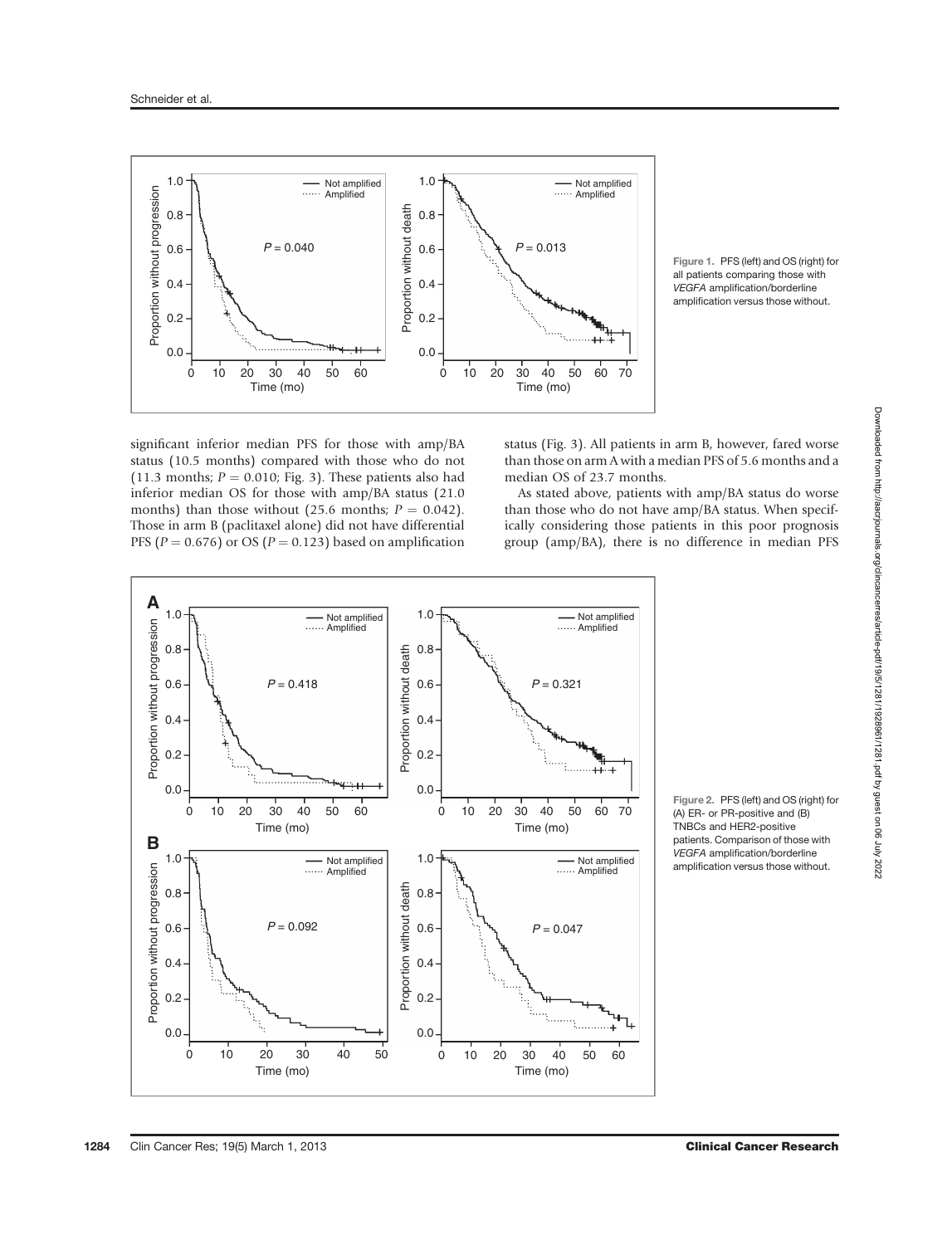

Figure 3. PFS (left) and OS (right) for patients in (A) arm A and (B) arm B of E2100. Comparison of those with VEGFA amplification/borderline amplification versus those without. Arm A, paclitaxel and bevacizumab; arm B, paclitaxel alone.

(10.5 vs. 5.7 months;  $P = 0.438$ ) or median OS (21.0 vs. 16.9 months;  $P = 0.973$ ) for those receiving bevacizumab (arm A) compared with placebo (arm B) suggesting bevacizumab has no effect in this subgroup (Fig. 4). For those patients who are not amplified, however, there is a significant improvement in median PFS for those who received bevacizumab (arm A) compared with those who did not in arm B (11.3 vs. 5.5 months;  $P = 6.29 \times 10^{-5}$ ). This improvement in PFS did not translate into an improvement in median OS (25.6 vs. 24.8 months;  $P = 0.472$ ). When considering both the arm of study and amplification status simultaneously, those patients who did not have amp/BA status and who received bevacizumab had the best PFS ( $P =$  $8.55 \times 10^{-6}$ ; Fig. 5). There was no corresponding OS improvement, however, seen for those who were not amp/BA and received bevacizumab and paclitaxel ( $P =$ 0.136). A formal test for interaction between amplification and arm of the trial was not significant for PFS ( $P = 0.220$ ) or OS ( $P = 0.690$ ).

#### **Discussion**

In E2100, paclitaxel and bevacizumab showed an improvement over paclitaxel alone in measurement of PFS but not OS (1). Subsequent first-line trials testing bevacizumab in breast cancer, including a meta-analysis of all trials, also showed significantly improved PFS but not median OS (2, 3, 23). Despite consistent improvement in PFS observed when bevacizumab is added to chemotherapy, the absolute improvement varied with the type of chemotherapy it was partnered with, with the greatest benefit when partnered with paclitaxel (24). Upon the basis of the results of the AVADO and RIBBON-1 trials, the accelerated approval initially granted by the U.S. FDA was rescinded (25), whereas the European Medicine Agency (EMA) granted approval in combination with paclitaxel as first-line therapy. Bevacizumab therefore remains approved for the treatment of metastatic breast in multiple countries throughout the world, based largely on the results of the E2100 trial. In addition, anti-VEGF therapy with bevacizumab and other agents remains important for other tumor types (26–31). Predictive biomarkers that identify which patients derive benefit and toxicity from anti-angiogenic agents are needed (32).

Amplification of HER2 is a well-studied prognostic and predictive biomarker for patients with breast cancer and represents one of the gold standards of clinical applicability (12). Here, we tested for amplification of the target gene for bevacizumab, VEGFA, using FISH. The samples from E2100 were derived from paraffin-embedded tissue from the primary tumor. In this study, we show that testing archived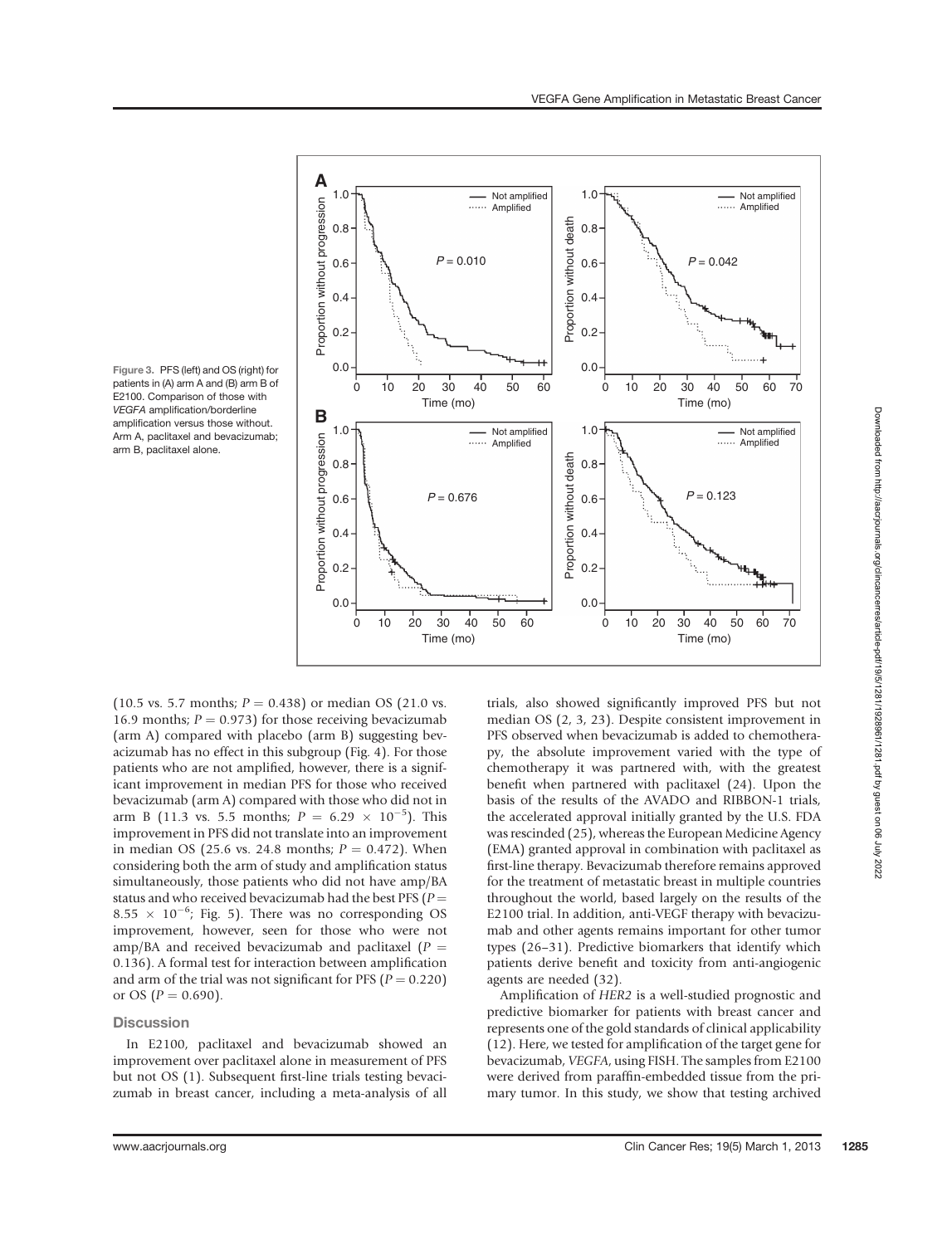

Figure 4. PFS (left) and OS (right) by arm of E2100 for those with (A) amplified/borderline-amplified and (B) not amplified/borderlineamplified tumor status.

tumor blocks for VEGFA amplification by FISH is feasible. Previously, we showed that VEGF expression (determined by immunohistochemistry) did not correlate with outcome in E2100 (7). From a technical standpoint, amplification is easier to quantify than expression (7, 33). From a biologic standpoint, it is likely that genomic amplification is less dynamic over time in response to changes in the microenvironment than protein expression. For example, VEGFA expression is highly variable in response to hypoxia and thus may represent a less reliable surrogate to describe the potential range of VEGFA influence at various time points in the life of a metastatic tumor (34, 35). However, it is critical to remember that bevacizumab targets the VEGFA protein. The variable nature of protein expression is a problem



Figure 5. PFS (left) and OS (right) by VEGFA amplification status and arm of therapy.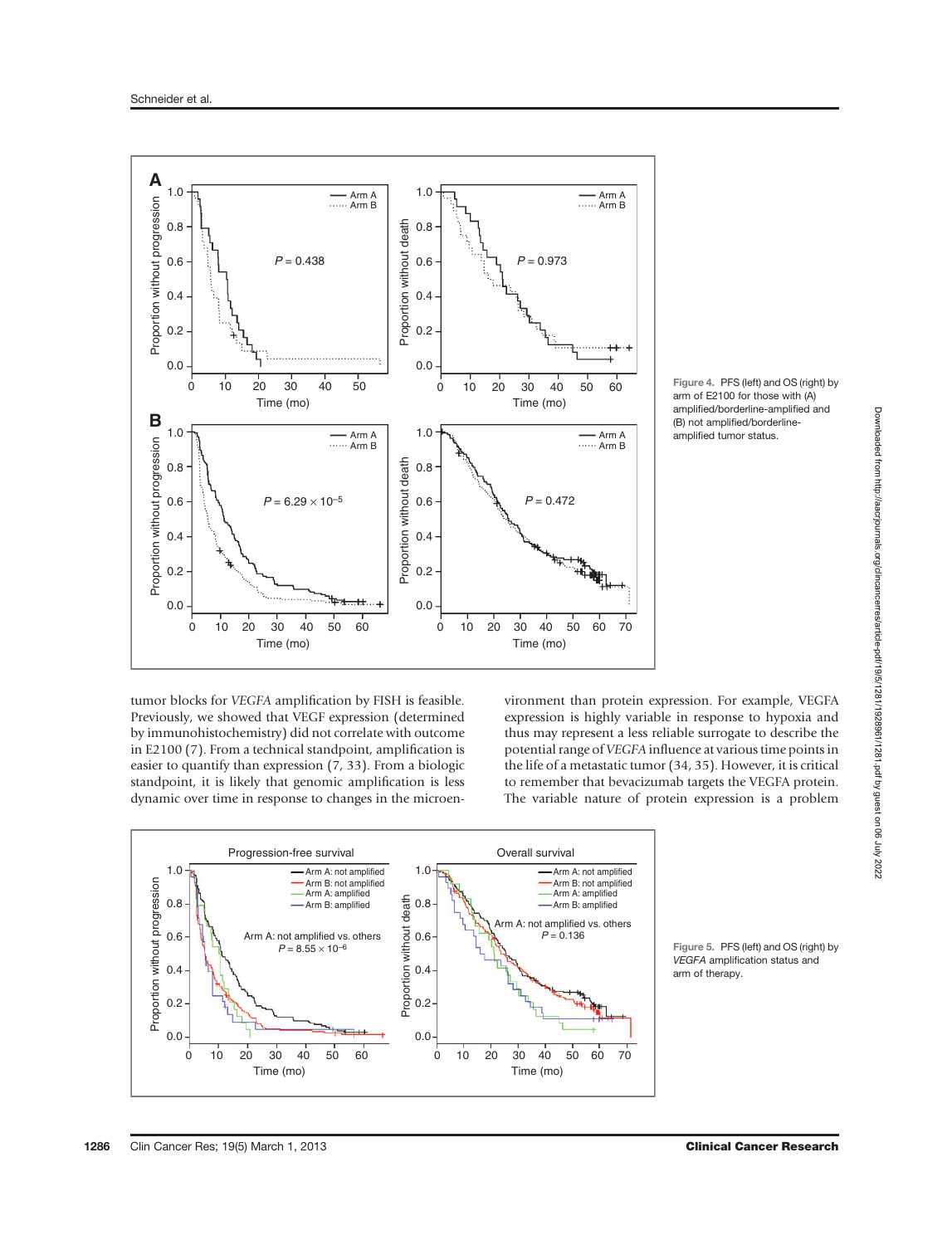While the majority of tumors have similar HER2 amplification status when comparing the primary tumor with a metachronous metastasis, several studies have shown that a clinically relevant fraction (as high as 15%) does change (36–38). As all samples evaluated in this correlative study included the primary tumor, any biologic change that took place at the time of metastasis cannot be accounted for here. Another inherent limitation of this correlative study, like many others, is that samples are not available from all cases of the parent trial. This limits statistical power and can also introduce an unintended confounder if the subgroup evaluated does not reflect the characteristics of the population and outcome in the parent trial. This latter concern is somewhat dampened as this subgroup closely mirrors the parent trial in terms of important characteristics and outcome.

Amplification of the VEGFA gene has previously been shown to serve as a poor prognostic marker in patients with colorectal cancer and osteosarcoma (39, 40). As far as we are aware, the use for VEGFA amplification as a predictive biomarker for anti-VEGF therapy has not been previously reported in a phase III trial. In this correlative study from E2100, we show those patients with VEGFA amplification and borderline amplification (together as a group) do worse than those without amplification in univariate analysis and thus this may represent a prognostic marker as seen in other tumor types. The significant inferiority seen in those with amplification was no longer significant in multivariate analysis which included ER positivity as a significant variable. There appears, then, to be an important biologic interaction with VEGFA amplification and ER expression. Tumors that were hormone-sensitive were almost 2 times less likely than those who were ER-negative to have VEGFA amplification. ER-positive patients also had lower frequency of VEGFA amplification than HER2-positive patients, but the number in the latter subgroup was too small to formally compare. Higher VEGFA expression has previously been seen in HER2-positive and TNBCs than ER-positive tumors; further validating this biologic correlation (41–45). In addition to lower frequency of VEGFA amplification, the implication of this amplification in the ER-positive subgroup appears to be different as well. In the ER-positive population, prognosis does not appear to be adversely impacted by amplification. Those with TNBCs or HER2 positivity, however, do appear to have outcome adversely impacted by amplification. While the effect of VEGFA amplification on HER2-positive tumors (as a unique group) was not evaluated here due to small numbers, the biology would suggest it to be a provocative area of future investigation.

In this study, those patients who had VEGFA amplification did worse in univariate analysis and appeared to have no incremental benefit from bevacizumab. While the pathophysiology is not elucidated, this may simply represent a scenario where the amplification "overwhelms" the ability to successfully block VEGFA. Conversely, a significant benefit for bevacizumab in PFS was maintained in those who did not have amplification. Similar to the results of the parent trial, this effect did not carry over to a benefit in OS. The test for interaction between treatment arm and amplification was not statistically significant and thus VEGFA amplification cannot be formally considered a predictive marker for bevacizumab based on these data. However, the difference in PFS was statistically and clinically substantial when comparing those who did not have amplification but did receive bevacizumab against those who were either amplified or did not receive the anti-VEGFA blockade. It does beg the question as to whether the PFS could have been more robust in other data sets (e.g., AVADO and RIBBON-1) if the subgroups with VEGFA amplification were excluded. Furthermore, would the enrichment of this population also translate into improved OS with greater numbers and more statistical power (e.g., the first-line meta-analysis) or does the biology of this drug dictate that an improvement in OS is simply not possible for this disease type and setting?

VEGFA Gene Amplification in Metastatic Breast Cancer

We have previously shown that host-derived genetic variation (i.e., SNPs) correlated with improved OS for patients who received bevacizumab in E2100 (7). In that study, 2 genotypes (VEGFA -2578AA and -1154AA) had superior OS in the bevacizumab-containing arm. Combining germ line (SNPs) and somatic (tumor-specific) variability to create a predictive signature is a potentially complex approach but may be necessary to uncover the most accurate biomarker. Specifically, is there a genetic subgroup (based on SNPs) that is able to overcome the poor prognostic effect seen in those with VEGFA amplified tumors while receiving bevacizumab? Alternatively, are those who do not have tumor VEGFA amplification and who have the good SNP profile destined to experience a meaningful improvement in OS? Recently, a prospective trial has begun enrolment (the MERIDIAN trial) with the goal of prospectively evaluating outcome using a biomarker-guided approach with baseline plasma VEGFA levels. The result from this study may further inform biomarker-driven trials such as MERIDIAN. Furthermore, the interaction between the host (i.e., SNPs) and the tumor represents the entire picture of variability and this interaction warrants further evaluation in larger data sets.

## Disclosure of Potential Conflicts of Interest

B.P. Schneider, M.N. Dickler, and M.A. Cobleigh are on the advisory board of Genentech (compensated). K.D. Miller has received honoraria and research funding from Genentech. J. Gralow has received Commercial Research Grant from Amgen, Novartis, Genentech, and Roche. E.A. Perez has received Commercial Research Support from Genentech and GlaxoSmithKline and is in the advisory board of Genentech, Merrimack, Eisai, and Celgene. T.N. Shenkier is on the advisory board of Amgen. J.A. Sparano has received consulting fees from Genentech. S. Müller holds a team leader position at Dako-Denmark. No potential conflicts of interest were disclosed by the other authors. Its contents are solely the responsibility of the authors and do not necessarily represent the official views of the National Cancer Institute.

# Authors' Contributions

Conception and design: B.P. Schneider, M. Radovich, G. Vance, L. Li, E.A. Perez, K.V. Nielsen, A. Thor, G.W. Sledge Jr, N.E. Davidson, S.S. Badve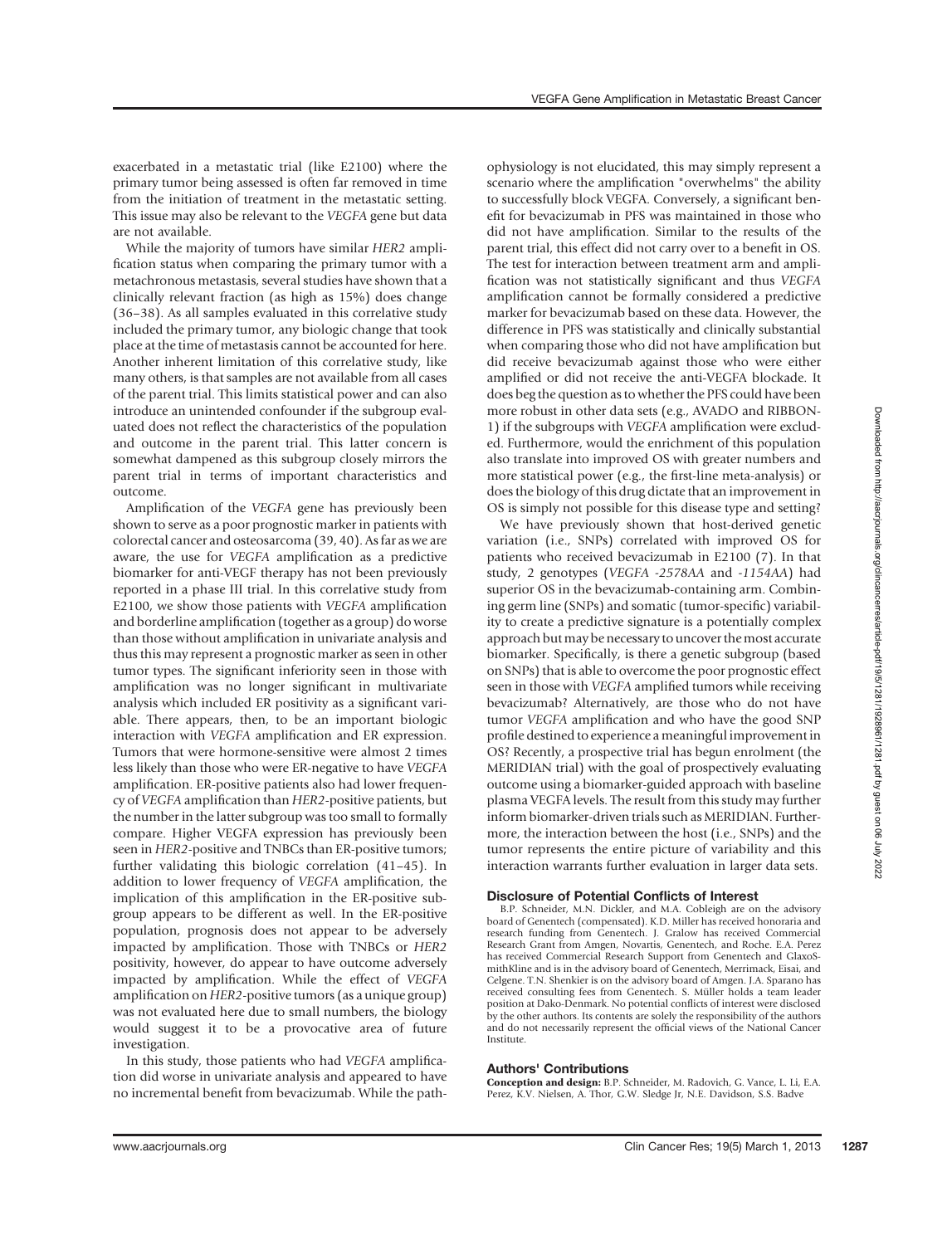Development of methodology: B.P. Schneider, G. Vance, G. Jiang, K.V. Nielsen, S. Müller, A. Thor, S.S. Badve

Acquisition of data (provided animals, acquired and managed patients, provided facilities, etc.): B.P. Schneider, R.J. Gray, K.D. Miller, J.R. Gralow, M.N. Dickler, M.A. Cobleigh, E.A. Perez, T.N. Shenkier, K.V. Nielsen, A. Thor, J.A. Sparano, N.E. Davidson, S.S. Badve

Analysis and interpretation of data (e.g., statistical analysis, biostatistics, computational analysis): B.P. Schneider, R.J. Gray, M. Radovich, G. Vance, L. Li, G. Jiang, K.V. Nielsen, G.W. Sledge Jr, J.A. Sparano, S.S. Badve Writing, review, and/or revision of the manuscript: B.P. Schneider, R.J. Gray, M. Radovich, F. Shen, G. Vance, L. Li, K.D. Miller, J.R. Gralow, M.N. Dickler, M.A. Cobleigh, E.A. Perez, T.N. Shenkier, K.V. Nielsen, S. Müller, A. Thor, G.W. Sledge Jr, J.A. Sparano, S.S. Badve

Administrative, technical, or material support (i.e., reporting or organizing data, constructing databases): F. Shen, G. Vance, G. Jiang, E.A. Perez, K.V. Nielsen

Study supervision: B.P. Schneider, K.D. Miller, T.N. Shenkier, S.S. Badve

#### **References**

- 1. Miller K, Wang M, Gralow J, Dickler M, Cobleigh M, Perez EA, et al. Paclitaxel plus bevacizumab versus paclitaxel alone for metastatic breast cancer. N Engl J Med 2007;357:2666–76.
- 2. Robert NJ, Dieras V, Glaspy J, Brufsky AM, Bondarenko I, Lipatov ON, et al. RIBBON-1: randomized, double-blind, placebo-controlled, phase III trial of chemotherapy with or without bevacizumab for first-line treatment of human epidermal growth factor receptor 2 negative, locally recurrent or metastatic breast cancer. J Clin Oncol 2011;29:1252–60.
- 3. Miles DW, Chan A, Dirix LY, Cortes J, Pivot X, Tomczak P, et al. Phase III study of bevacizumab plus docetaxel compared with placebo plus docetaxel for the first-line treatment of human epidermal growth factor receptor 2-negative metastatic breast cancer. J Clin Oncol 2010;28: 3239–47.
- 4. Carpenter D, Kesselheim AS, Joffe S. Reputation and precedent in the bevacizumab decision. N Engl J Med 2011;365:e3.
- 5. Jubb AM, Harris AL. Biomarkers to predict the clinical efficacy of bevacizumab in cancer. Lancet Oncol 2010;11:1172–83.
- 6. Schneider BP, Sledge GW Jr. Anti-vascular endothelial growth factor therapy for breast cancer: can we pick the winners? J Clin Oncol 2011;29:2444–7.
- 7. Schneider BP, Wang M, Radovich M, Sledge GW Jr, Badve S, Thor A, et al. Association of vascular endothelial growth factor and vascular endothelial growth factor receptor-2 genetic polymorphisms with outcome in a trial of paclitaxel compared with paclitaxel plus bevacizumab in advanced breast cancer: ECOG 2100. J Clin Oncol 2008;26:4672–8.
- 8. Formica V, Palmirotta R, Del Monte G, Savonarola A, Ludovici G, De Marchis ML, et al. Predictive value of VEGF gene polymorphisms for metastatic colorectal cancer patients receiving first-line treatment including fluorouracil, irinotecan, and bevacizumab. Int J Colorectal Dis 2011;26:143–51.
- 9. Koutras AK, Antonacopoulou AG, Eleftheraki AG, Dimitrakopoulos FI, Koumarianou A, Varthalitis I, et al. Vascular endothelial growth factor polymorphisms and clinical outcome in colorectal cancer patients treated with irinotecan-based chemotherapy and bevacizumab. Pharmacogenomics J 2012;12:468–75.
- 10. Miles D, De Haas S, Romieu G, Chan A, Dirix L, Cortes J, et al. Polymorphism analysis in the avado randomised phase iii trial of first-line bevacizumab combined with docetaxel in her2-negative metastatic breast cancer. ECCO16-EMSO36 2011; Abstract 1.423.
- 11. La Thangue NB, Kerr DJ, Predictive biomarkers: a paradigm shift towards personalized cancer medicine. Nat Rev Clin Oncol 2011;8: 587–96.
- 12. Hudis CA. Trastuzumab–mechanism of action and use in clinical practice. N Engl J Med 2007;357:39–51.
- 13. Piccart-Gebhart MJ, Procter M, Leyland-Jones B, Goldhirsch A, Untch M, Smith I, et al. Trastuzumab after adjuvant chemotherapy in HER2 positive breast cancer. N Engl J Med 2011;353:1659–72.
- 14. Romond EH, Perez EA, Bryant J, Suman VJ, Geyer CEJr, Davidson NE, et al. Trastuzumab plus adiuvant chemotherapy for oper-

#### Grant Support

This study was coordinated by the Eastern Cooperative Oncology Group (Robert L. Comis, M.D., Chair) and supported in part by Public Health Service Grants CA23318, CA66636, CA21115, CA49883, CA16116, CA32102, CA20319, CA14958, CA77651, CA12027, CA25224 and from the National Cancer Institute, NIH, and the Department of Health and Human Services. The science was also supported by an R-01 CA155311-01A1 (B.P. Schneider; principal investigator). The procurement and preparation of samples was supported by the Breast Cancer Research Foundation.

The costs of publication of this article were defrayed in part by the payment of page charges. This article must therefore be hereby marked advertisement in accordance with 18 U.S.C. Section 1734 solely to indicate this fact.

Received October 8, 2012; revised December 18, 2012; accepted December 21, 2012; published OnlineFirst January 22, 2013.

able HER2-positive breast cancer. N Engl J Med 2005;353: 1673–84.

- 15. Perez EA, Romond EH, Suman VJ, Jeong J-H, Davidson NE, Geyer CE Jr, et al. Four-year follow-up of trastuzumab plus adjuvant chemotherapy for operable human epidermal growth factor receptor 2-positive breast cancer: joint analysis of data from NCCTG N9831 and NSABP B-31. J Clin Oncol 2011;29:3366–73.
- 16. Slamon D, Eiermann W, Robert N, Pienkowski T, Martin M, Press M, et al. Adjuvant trastuzumab in HER2-positive breast cancer. N Engl J Med 2011;365:1273–83.
- 17. Geyer CE, Forster J, Lindquist D, Chan S, Romieu CG, Pienkowski T, et al. Lapatinib plus capecitabine for HER2-positive advanced breast cancer. N Engl J Med 2006;355:2733–43.
- 18. Baselga J, Cortés J, Kim S-B, Im S-A, Hegg R, Im Y-H, et al. Pertuzumab plus trastuzumab plus docetaxel for metastatic breast cancer. N Engl J Med 2012;366:109–19.
- 19. Blackwell KL, Miles D, Gianni L, Krop IE, Welslau M, Baselga J, et al. Primary results from EMILIA, a phase III study of trastuzumab emtansine (T-DM1) versus capecitabine (X) and lapatinib (L) in HER2-positive locally advanced or metastatic breast cancer (MBC) previously treated with trastuzumab (T) and a taxane. J Clin Oncol 30, 2012 (suppl; abstr LBA1).
- 20. Schneider BP, Radovich M, Hancock BA, Kassem N, Vance GH, Sledge GW Jr, et al. VEGFA amplification/deletion in human breast tumors. J Clin Oncol 28, 2010 (suppl; abstr e21017).
- 21. DAKO. TOP2A FISH pharmDx™ Kit. Available from: http://www.dako. com/es/ar42/p223972/prod\_products.htm (2008).
- 22. Olsen KE, Knudsen H, Rasmussen BB, Balslev E, Knoop A, Ejlertsen B, et al. Amplification of HER2 and TOP2A and deletion of TOP2A genes in breast cancer investigated by new FISH probes. Acta Oncologica 2004;43:35–42.
- 23. O'Shaughnessy J, Miles D, Gray RJ, Dieras V, Perez EA, Zon R, et al. A meta-analysis of overall survival data from three randomized trials of bevacizumab (BV) and first-line chemotherapy as treatment for patients with metastatic breast cancer (MBC). J Clin Oncol 28:15s, 2010 (suppl; abstr 1005).
- 24. Burstein HJ. Bevacizumab for advanced breast cancer: all tied up with a RIBBON? J Clin Oncol 2011;29:1232–5.
- 25. FDA NEWS RELEASE: FDA Commissioner announces Avastin decision: Drug not shown to be safe and effective in breast cancer patients. Available from: http://www.fda.gov/NewsEvents/Newsroom/ PressAnnouncements/ucm280536.htm (2011).
- 26. Aghajanian C, Blank SV, Goff BA, Judson PL, Teneriello MG, Husain A, et al. OCEANS: a randomized, double-blind, placebocontrolled phase III trial of chemotherapy with or without bevacizumab in patients with platinum-sensitive recurrent epithelial ovarian, primary peritoneal, or fallopian tube cancer. J Clin Oncol 2012; 30:2039–45.
- 27. Burger RA, Brady MF, Bookman MA, Fleming GF, Monk BJ, Huang H, et al. Incorporation of bevacizumab in the primary treatment of ovarian cancer. N Engl J Med 2011;365:2473–83.